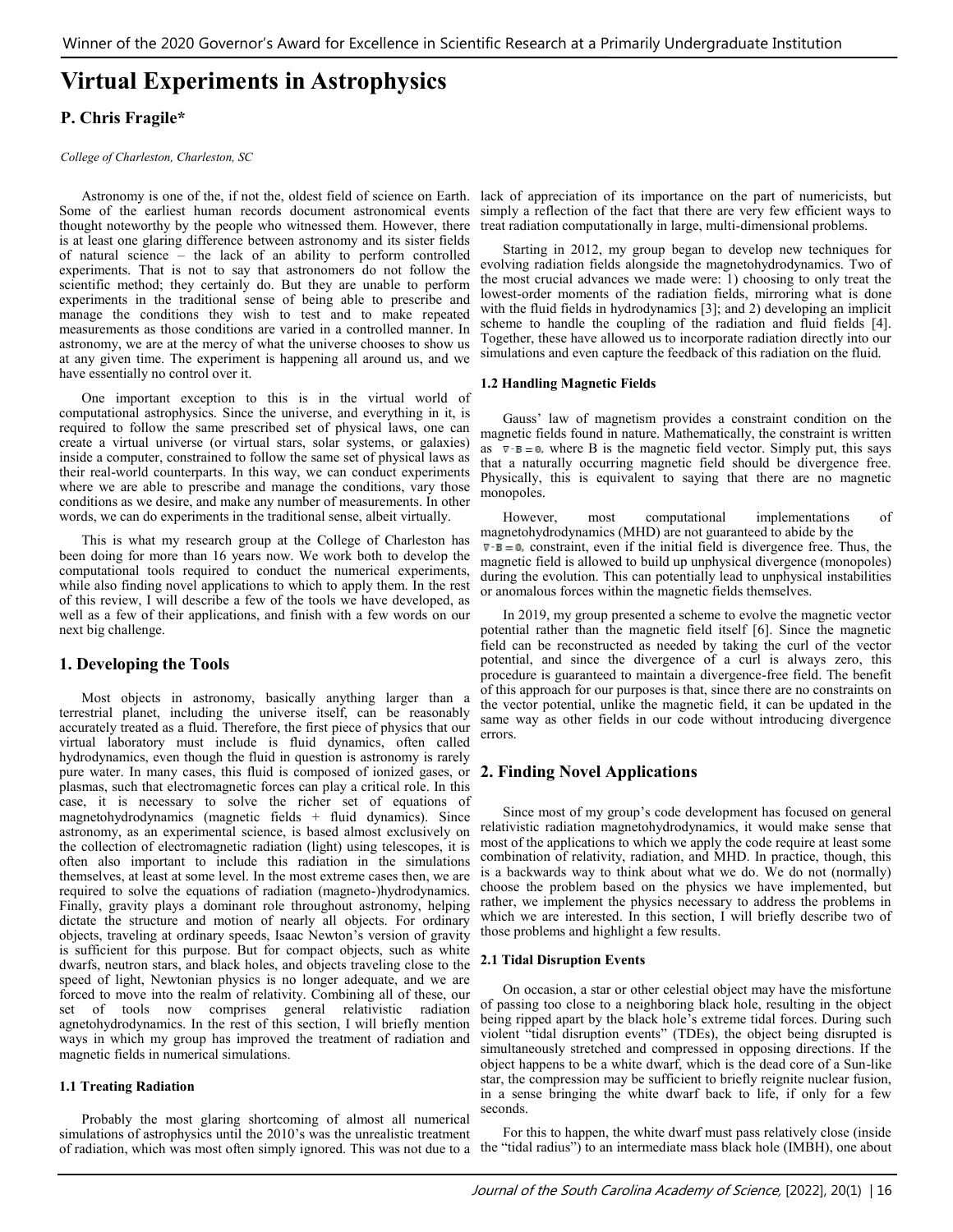black hole (and its tidal radius) correlates with its mass; larger mass black holes are bigger. If the black hole has too little mass, its tidal radius is smaller than the size of the white dwarf, so the black hole is initially swallowed by the white dwarf. If the black hole has too much mass, it will be so large that the white dwarf will pass inside before the tidal forces become strong enough to disrupt it.

While large numbers of "stellar mass" and "supermassive" black holes have been discovered, there is currently scant evidence for their intermediate mass cousins. It is important, though, to know how many intermediate mass black holes exist, as this will help answer the question of where supermassive black holes come from. Finding intermediate mass black holes through tidal disruption events would be a tremendous advancement.

While some of the material ripped from the disrupted object will ultimately be swallowed ("accreted") by the black hole, a significant fraction will be flung away into surrounding space as unbound debris. This debris can eventually be assimilated into future generations of stars and planets, so its chemical make-up can have important consequences. The nuclear burning that takes place during the tidal disruption of a white dwarf causes significant changes to its chemical composition, converting the mostly helium, carbon, and oxygen of a typical white **3. Future Directions** dwarf into elements higher up on the periodic table.

These tidal disruptions are one example of the types of events my group has explored through our computer simulations. Fig. 1 illustrates the results of one such simulation. Our work has confirmed that nuclear burning is a common outcome in white dwarf TDEs, with up to 60% of the white dwarfs mass undergoing fusion [1, 2]. The efficiency and elements produced in these events both depend sensitively on how close the white dwarf comes to the black hole, with more distant approaches preferentially producing relatively light elements such as calcium and closer approaches producing heavier elements such as iron. The simulated disruptions also generate short bursts of gravitational waves, of a frequency and amplitude that may be detectable with future spacebased instruments.

## **2.2 Type I X-ray Bursts**

X-ray bursts are highly energetic releases of radiation from the surfaces of neutron stars, triggered by the explosive burning of accumulated material. It is the same type of burning that happens in the cores of ordinary stars like the Sun, but in this case, happening on the surface. Thus, unlike the Sun, where it takes hundreds of thousands of years for this radiation to escape and in much weaker form, it happens

1,000 to 10,000 times the mass of the Sun. This is because the size of a almost instantly in an X-ray burst. This means that anything surrounding the neutron star is going to get blasted with radiation (see Fig. 2).

> One thing we know for sure that surrounds many neutron stars is an accretion disk, a swirling collection of plasma caught in the star's gravitational field. X-ray instruments, such as the NICER mission on board the International Space Station, have given astronomers the tools to study these X-ray bursts and their effects on their surrounding accretion disk in detail.

> One reason these studies are so important to astrophysicists is that neutron stars represent the densest state of matter in our universe. Understanding their behavior is an important step toward unlocking the mysteries of subatomic physics and extreme gravity. Understanding neutron stars, though, requires understanding the radiation we receive directly from them, but also from the surrounding disk.

> That is where my group's research comes into play. We have performed computer simulations studying the interactions of X-ray bursts with accretion disks, in which we have noticed many changes to the inner parts of the accretion disk [5, 7]. Several of these effects appear to match what has been seen in observations over the last 15 years.

My group continues to seek out new astrophysical problems to explore. The one we are currently focused on is understanding so-called Ultra-Luminous X-ray sources (ULXs). The first detections of ULXs were made in the 1980's by the Einstein Observatory, although the name ULX was not adopted until much later. The standard definition of a ULX is any X-ray point source with an inferred luminosity greater than  $10^{38}$  erg s<sup> $-1$ </sup>. The significance of this measure is that it represents the  $10^{-8}$  erg s<sup>-1</sup>. The significance of this measure is that it represents the Eddington limit, the supposed maximal accretion luminosity, of a typical neutron star. Since ULXs, by definition, have luminosities above this limit, they must either involve accretion onto more massive objects (since the Eddington limit scales as the mass of the object) or involve objects that are able to exceed their Eddington limit.

We now know that most ULXs fall into the latter category; they are comprised of neutron stars or relatively low mass black holes accreting at such high rates that their luminosities exceed the Eddington limit. Such "super-Eddington" accretion is still not well understood, partly because of the competing roles played by radiation, magnetic fields, and strong gravity. This is precisely the kind of problem for which virtual experiments, like the ones my group carries out at the College of Charleston, are paramount!



Figure 1: Plot of the mass density (top) and temperature (bottom) at four different times from a computer simulation of a white dwarf being tidally disrupted by a 1,000 solar mass black hole.